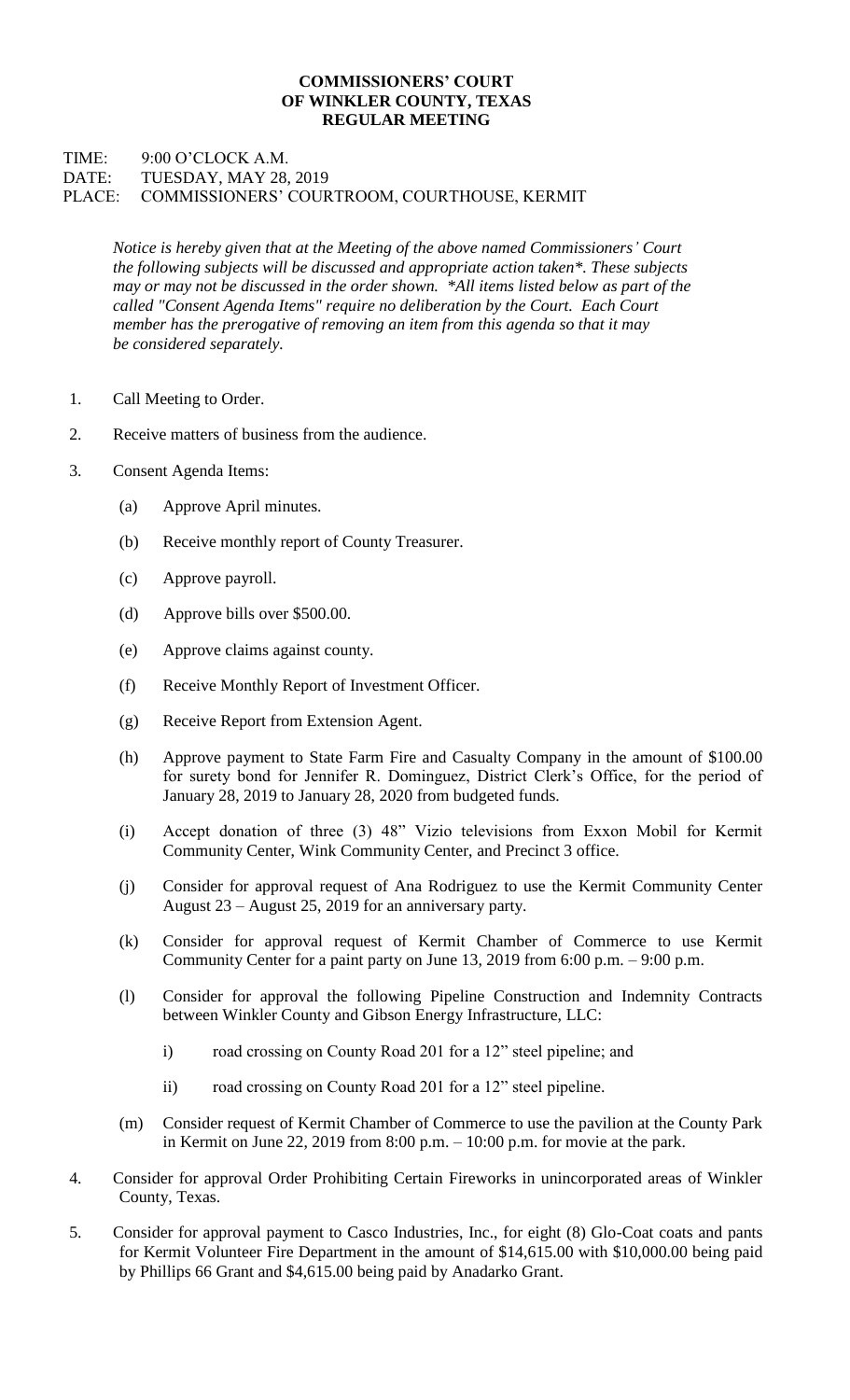- 6. Consider, discuss, and approve installation of courthouse locks and physical security system from Guardian Security Solutions, LC, in an amount not to exceed \$35,000.00 from committed courthouse funds.
- 7. Consider, discuss, and approve the purchase, installation, and repair of airport runway equipment from budgeted funds in an amount not to exceed \$45,000.00.
- 8. Consider, discuss, and approve aerial herbicide spraying of Winkler County Airport in an amount not to exceed \$26,000.00 from budgeted funds.
- 9. Consider for approval termination of contract with Synetra / Computex Technology Solution for IT Services.
- 10. Consider, discuss, and approve contract with Hi-Fidelity for network management and IT services for a monthly fee of \$3,845.00 with a one-time onboarding fee of \$1,500.00 from budgeted funds.
- 11. Consider, discuss, and approve purchase and installation of IT switches for courthouse from Hi-Fidelity in the amount of \$6,933.15 from budgeted funds.
- 12. Consider for approval quote from Husky Mechanical, LLC, for replacement of A/C unit at Kermit Community Center in the amount of \$9,368.13 from contingency funds.
- 13. Consider for approval quote from Husky Mechanical, LLC, for replacement of A/C unit in the kitchen of the Kermit Community Center in the amount of \$7,038.00 from contingency funds.
- 14. Consider for approval payment in the amount of \$3,625.28 to Otis Elevator Company for Service Contract for elevator in Winkler County Courthouse for the period of June 1, 2019 to May 31, 2020 from budgeted funds.
- 15. Consider for approval Super Maintenance Agreement between Winkler County and Syntech Systems, Inc., for fuel system for Kermit Barn (\$2,650.00) and Wink Barn (\$2,650.00) for the period July 28, 2019 through July 27, 2020 for a total payment of \$5,300.00 from budgeted funds.
- 16. Consider for approval payment to YellowHouse Machinery Co., for one (1) John Deere 772G Motor Grader for Precinct 1 in the amount of \$255,629.93 (\$304,629.93 less \$40,000.00 tradein of 2006 John Deere 770D having Serial Number DW770DX603645 and less \$9,000.00 trade in of 1998 John Deere 670CH having Serial Number DW670CH569813) from committed Precinct 1 equipment funds.
- 17. Consider for approval payment to YellowHouse for one (1) 624K Loader forks in the amount of \$8,500.00 from committed capital funds.
- 18. Consider for approval payment to Retirement Horizons Incorporated for preparation of the GASB-75 accounting reports for OPEB plan providing retiree medical benefits in the amount of \$7,700.00 from budgeted funds.
- 19. Consider for approval Letter of Engagement between Winkler County and Robison Johnston & Patton, LLP for the year ending December 31, 2018.
- 20. Consider, discuss, and take necessary action on summer employee wages.
- 21. Consider, discuss, and take necessary action on City of Kermit water storage facility.
- 22. Approve Winkler County Courthouse construction claims.
- 23. Approve Kermit Community Center construction claims.
- 24. Approve Wink Community Center construction claims.
- 25. Approve Winkler County Airport construction claims.